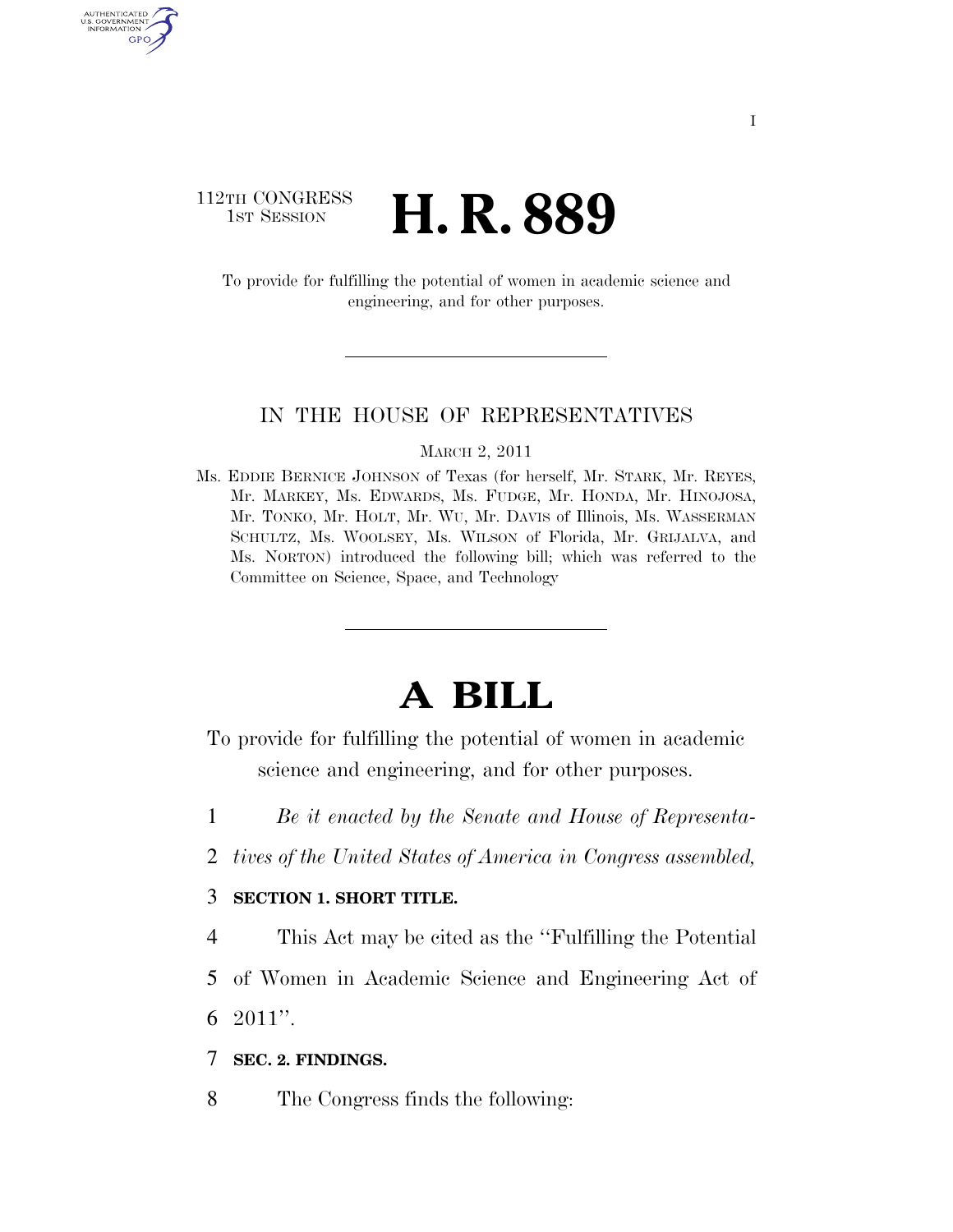(1) Many reports over the past decade have found that it is critical to our Nation's economic leadership and global competitiveness that we edu-cate and train more scientists and engineers.

 (2) In its 2007 report entitled ''Beyond Bias and Barriers'', the National Academies stated that, in order to maintain its scientific and engineering leadership amid increasing economic and educational globalization, the United States must aggressively pursue the innovative capacity of all of its people— women and men.

 (3) Research shows that the number of women who are interested in science, technology, engineer- ing, and mathematics (STEM) careers is reduced at every educational transition, from high school on through full professorships.

 (4) According to data compiled by National Science Foundation in 2006, women now earn about half of all science and engineering bachelor's de- grees, but major variations persist among fields. For example, women still receive only 20 percent of all bachelor's degrees awarded in engineering and phys-ics.

 (5) Even in science and engineering fields with a higher representation of women, such as the social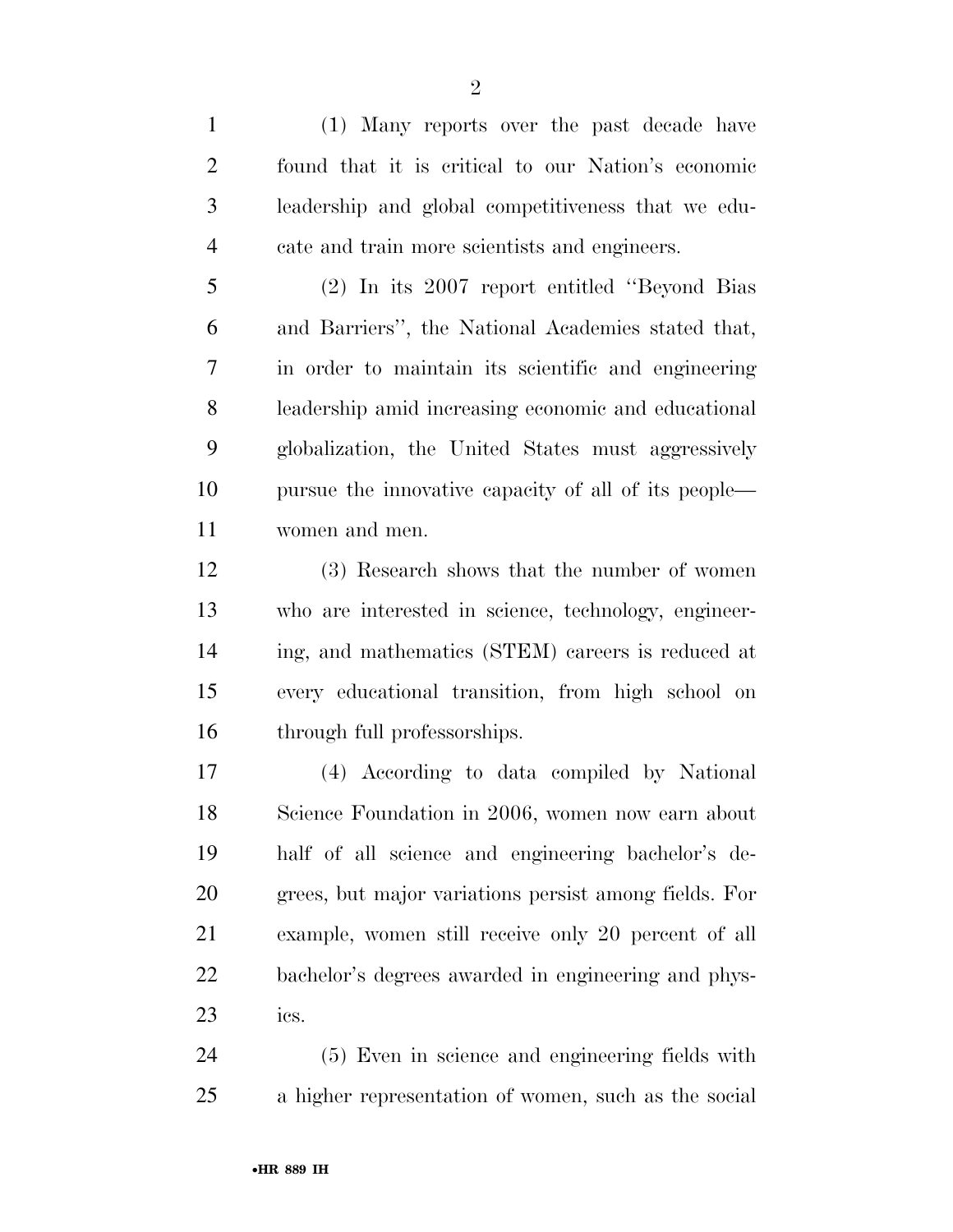and behavioral sciences, women remain underrep- resented among university faculty. According to data compiled by the National Science Foundation, for over 30 years women have made up over 30 percent of the doctorates in social sciences and behavioral sciences and over 20 percent in the life sciences. Yet, at the top research institutions, only 15.4 percent of the full professors in the social and behavioral sciences and 14.8 percent in the life sciences are women.

 (6) Across fields, women remain a small portion of the science and engineering faculty members at major research universities, and they typically re- ceive fewer institutional resources for their research activities than their male colleagues.

 (7) Studies have not found any significant bio- logical differences between men and women in per- forming science and mathematics that can account for the lower representation of women in academic faculty and scientific leadership positions in these fields.

 (8) A substantial body of evidence establishes that most people hold implicit biases. Decades of cognitive psychology research reveals that most peo-ple carry prejudices of which they are unaware but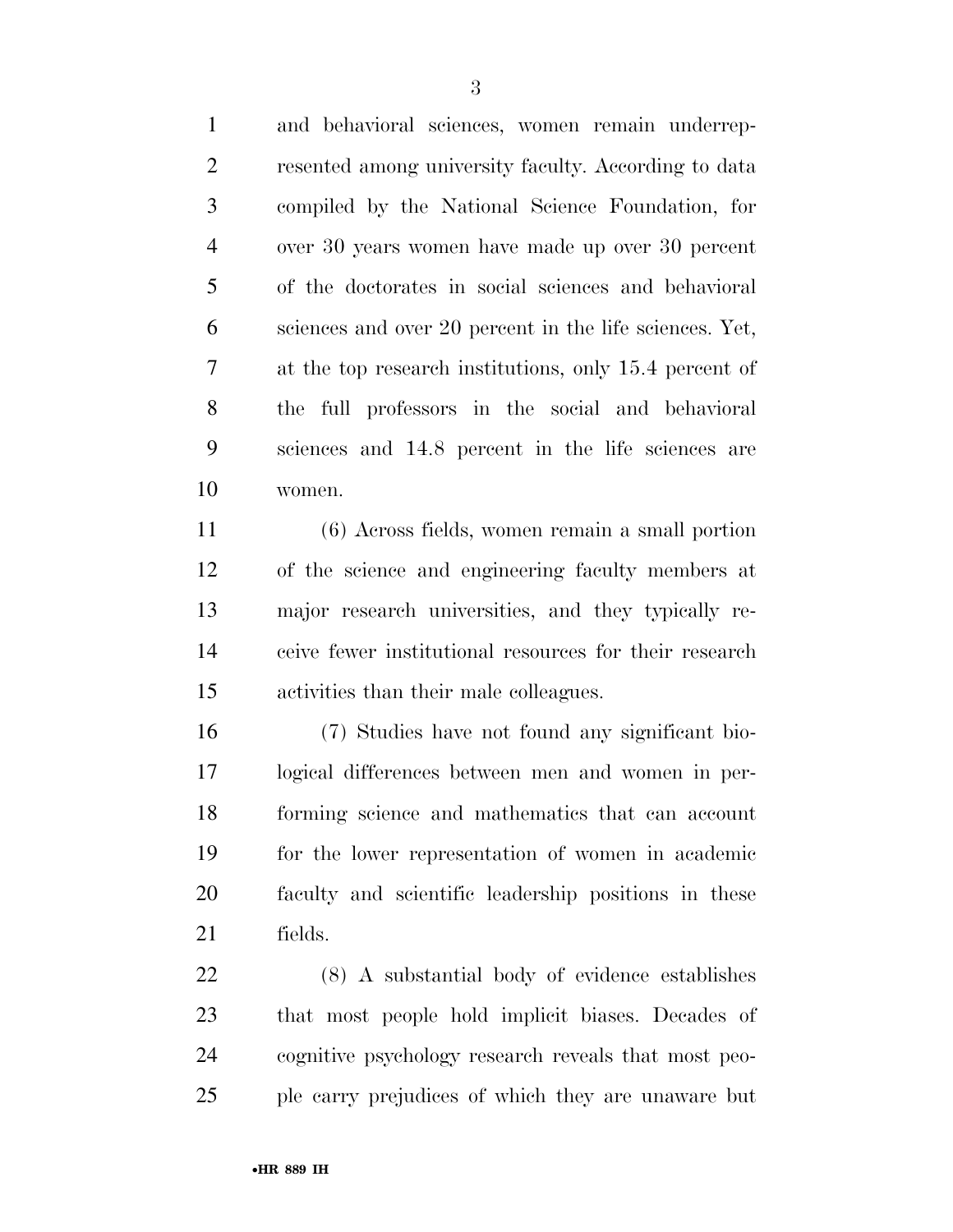| $\mathbf{1}$   | that nonetheless play a large role in evaluations of     |
|----------------|----------------------------------------------------------|
| $\overline{2}$ | people and their work. Unintentional biases and out-     |
| 3              | moded institutional structures are hindering the ac-     |
| $\overline{4}$ | cess for women to, and advancement of women in,          |
| 5              | science and engineering.                                 |
| 6              | (9) Workshops held to educate faculty about              |
| 7              | unintentional biases have demonstrated success in        |
| 8              | raising awareness of such biases.                        |
| 9              | $(10)$ The Federal Government provides over 60           |
| 10             | percent of research funding at institutions of higher    |
| 11             | education, and through its grant making policies has     |
| 12             | had significant influence on institution of higher       |
|                |                                                          |
| 13             | education policies, including policies related to insti- |
| 14             | tutional culture and structure.                          |
| 15             | SEC. 3. FULFILLING THE POTENTIAL OF WOMEN IN ACA-        |
| 16             | DEMIC SCIENCE AND ENGINEERING.                           |
| 17             | (a) DEFINITIONS.—In this section—                        |
| 18             | (1) the term "Federal science agency" means              |
| 19             | any Federal agency that is responsible for at least      |
| 20             | 2 percent of total Federal research and development      |
| 21             | funding to institutions of higher education, accord-     |
| <u>22</u>      | ing to the most recent data available from the Na-       |
| 23             | tional Science Foundation;                               |
| 24             | $(2)$ the term "institution of higher education"         |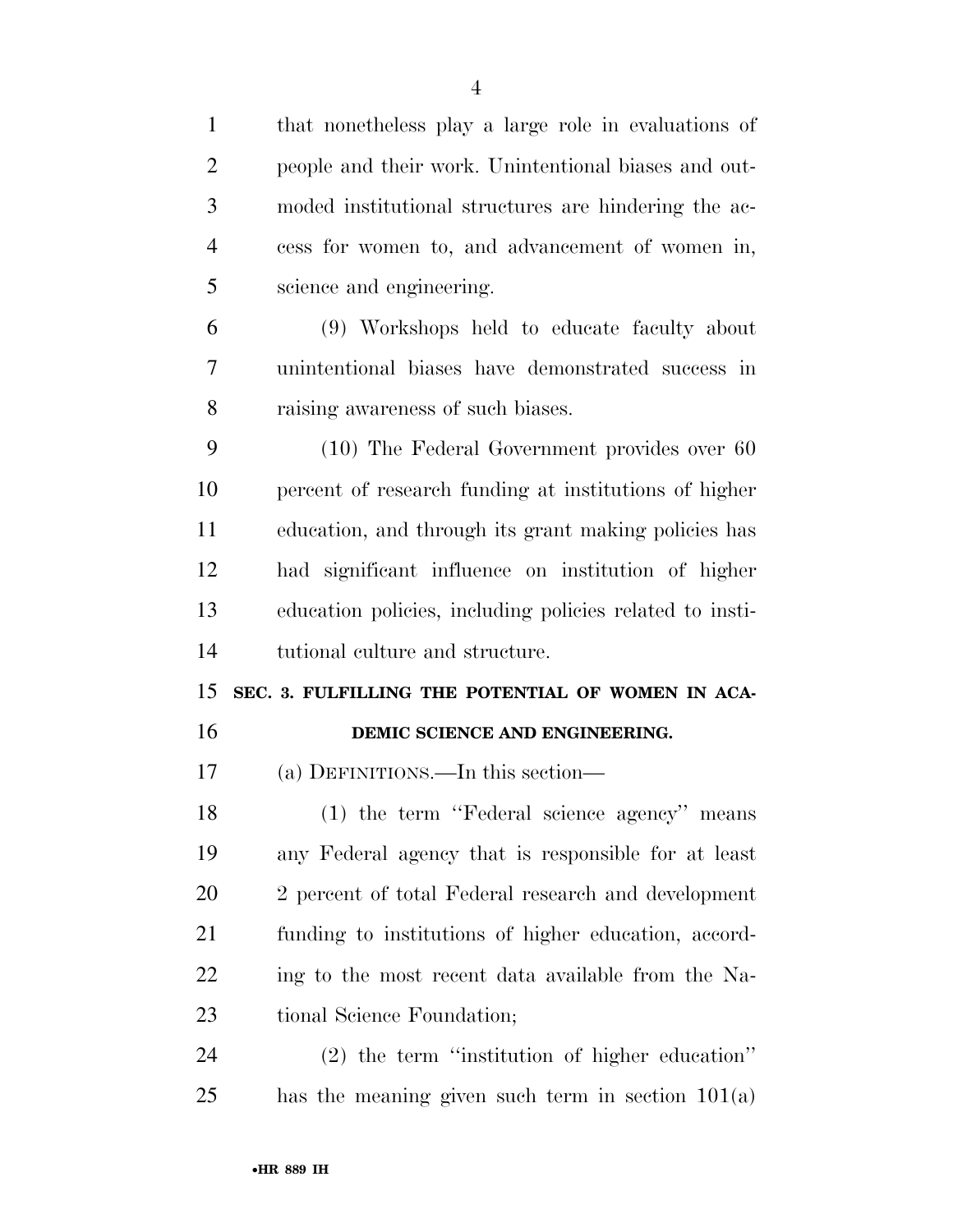of the Higher Education Act of 1965 (20 U.S.C. 2  $1001(a)$ ;

 (3) the term ''STEM'' means science, tech-nology, engineering, and mathematics; and

 (4) the term ''United States'' means the several States, the District of Columbia, the Commonwealth of Puerto Rico, the Virgin Islands, Guam, American Samoa, the Commonwealth of the Northern Mariana Islands, and any other territory or possession of the United States.

 (b) WORKSHOPS TO ENHANCE GENDER EQUITY IN ACADEMIC SCIENCE AND ENGINEERING.—

 (1) IN GENERAL.—Not later than 6 months after the date of enactment of this Act, the Director of the Office of Science and Technology Policy shall develop a uniform policy for all Federal science agencies to carry out a program of workshops that educate program officers, members of grant review panels, institution of higher education STEM de- partment chairs, and other federally funded re- searchers about methods that minimize the effects of gender bias in evaluation of Federal research grants and in the related academic advancement of actual and potential recipients of these grants, including hiring, tenure, promotion, and selection for any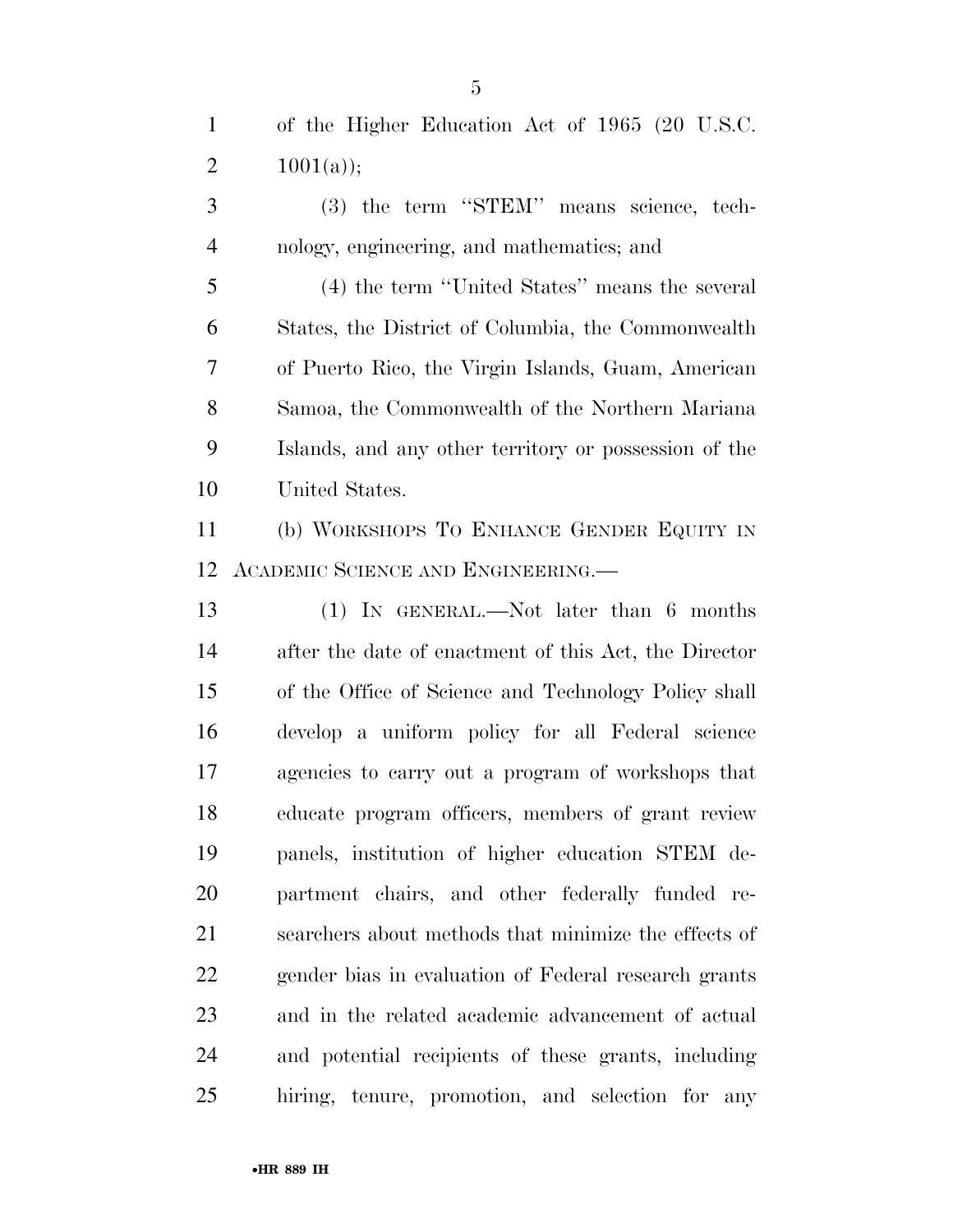honor based in part on the recipient's research record.

 (2) INTERAGENCY COORDINATION.—The Direc- tor of the Office of Science and Technology Policy shall ensure that programs of workshops across the Federal science agencies are coordinated and sup- ported jointly as appropriate. As part of this proc- ess, the Director of the Office of Science and Tech- nology Policy shall ensure that at least 1 workshop is supported every 2 years among the Federal science agencies in each of the major science and en-gineering disciplines supported by those agencies.

 (3) ORGANIZATIONS ELIGIBLE TO CARRY OUT WORKSHOPS.—Federal science agencies may carry out the program of workshops under this subsection by making grants to eligible organizations. In addi- tion to any other organizations made eligible by the Federal science agencies, the following organizations are eligible for grants under this subsection:

 (A) Nonprofit scientific and professional societies and organizations that represent one or more STEM disciplines.

 (B) Nonprofit organizations that have the primary mission of advancing the participation of women in STEM.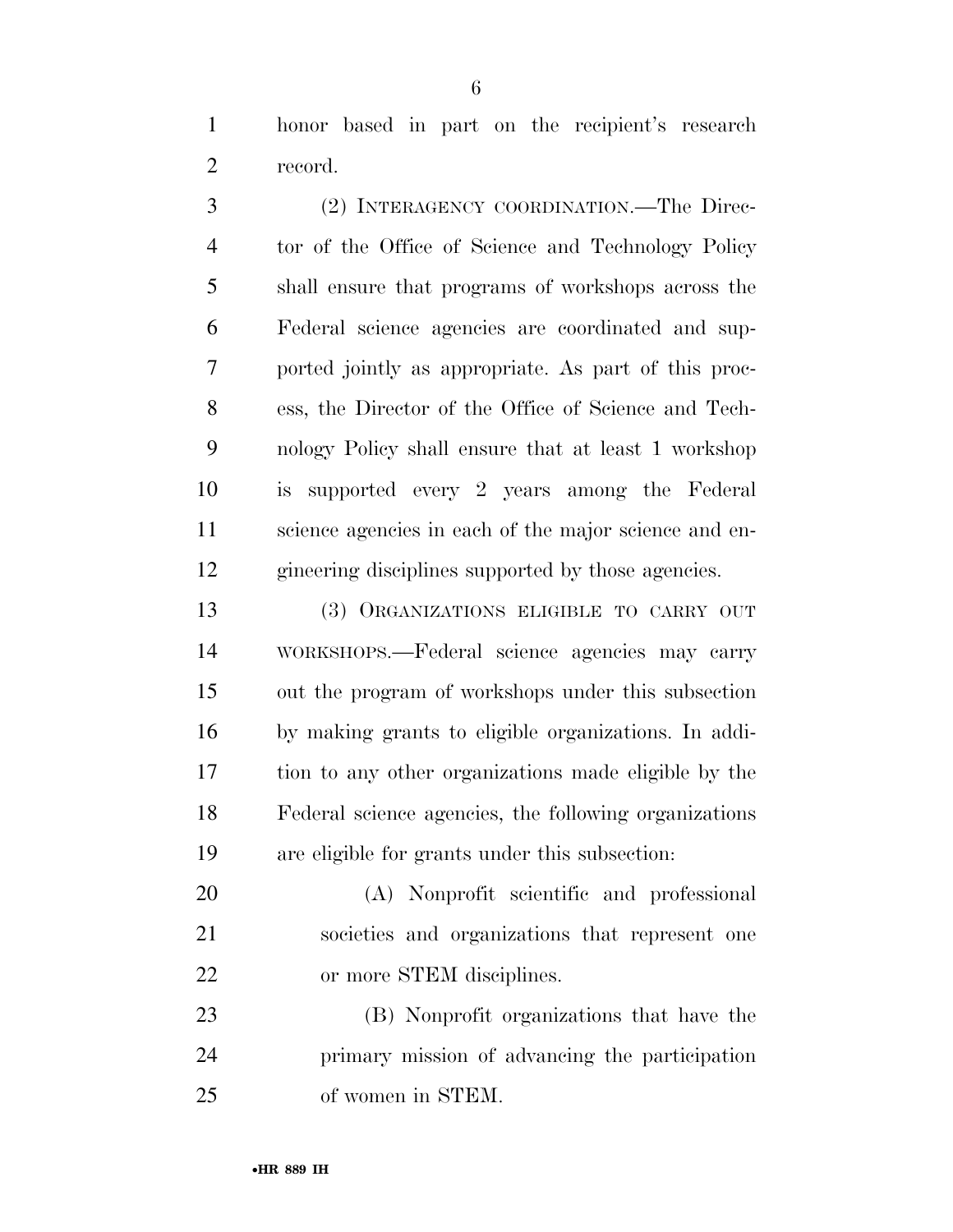| $\mathbf{1}$   | (4) CHARACTERISTICS OF WORKSHOPS.—The               |
|----------------|-----------------------------------------------------|
| $\overline{2}$ | workshops shall have the following characteristics: |
| 3              | (A) Invitees to workshops shall include at          |
| $\overline{4}$ | least—                                              |
| 5              | (i) the chairs of departments in the                |
| 6              | relevant discipline from at least the top 50        |
| $\overline{7}$ | institutions of higher education, as deter-         |
| 8              | mined by the amount of Federal research             |
| 9              | and development funds obligated to each             |
| 10             | institution of higher education in the prior        |
| 11             | year based on data available from the Na-           |
| 12             | tional Science Foundation;                          |
| 13             | (ii) members of any standing research               |
| 14             | grant review panel appointed by the Fed-            |
| 15             | eral science agencies in the relevant dis-          |
| 16             | cipline;                                            |
| 17             | (iii) in the case of science and engi-              |
| 18             | neering disciplines supported by the De-            |
| 19             | partment of Energy, the individuals from            |
| 20             | each of the Department of Energy Na-                |
| 21             | tional Laboratories with personnel manage-          |
| 22             | ment responsibilities comparable to those           |
| 23             | of an institution of higher education de-           |
| 24             | partment chair; and                                 |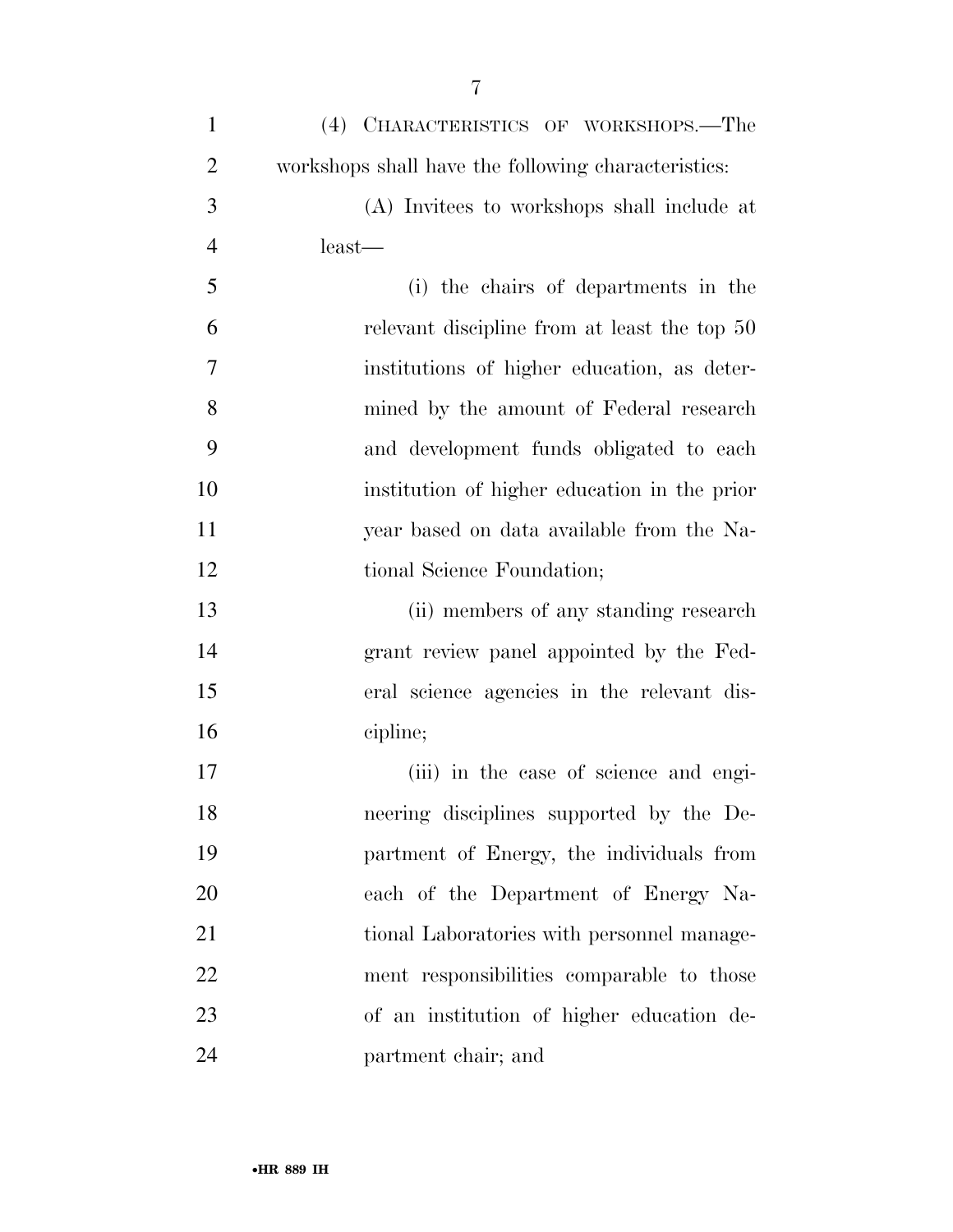| $\mathbf{1}$   | (iv) Federal science agency program               |
|----------------|---------------------------------------------------|
| $\overline{2}$ | officers in the relevant discipline, other        |
| 3              | than program officers that participate in         |
| $\overline{4}$ | comparable workshops organized and run            |
| 5              | specifically for that agency's program offi-      |
| 6              | cers.                                             |
| $\overline{7}$ | (B) Activities at the workshops shall in-         |
| 8              | clude research presentations and interactive dis- |
| 9              | cussions or other activities that increase the    |
| 10             | awareness of the existence of gender bias in the  |
| 11             | grant-making process and the development of       |
| 12             | the academic record necessary to qualify as a     |
| 13             | grant recipient, including recruitment, hiring,   |
| 14             | tenure review, promotion, and other forms of      |
| 15             | formal recognition of individual achievement,     |
| 16             | and provide strategies to overcome such bias.     |
| 17             | (C) Research presentations and other              |
| 18             | workshop programs, as appropriate, shall in-      |
| 19             | clude a discussion of the unique challenges       |
| 20             | faced by women who are members of histori-        |
| 21             | cally underrepresented groups.                    |
| 22             | (D) Workshop programs shall include in-           |
| 23             | formation on best practices and the value of      |
| 24             | mentoring undergraduate and graduate women        |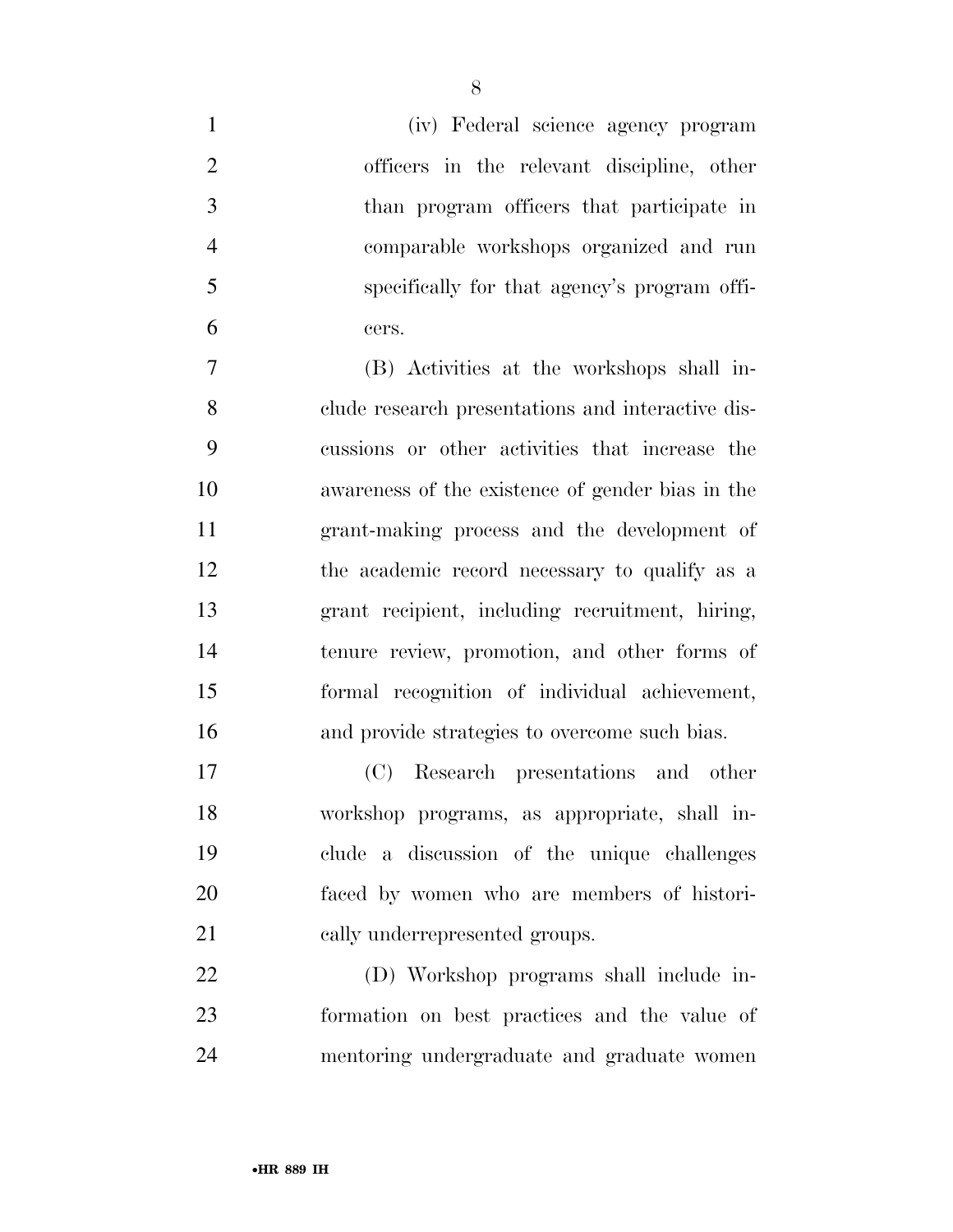students as well as outreach to girls earlier in 2 their STEM education.

(5) REPORT.—

 (A) IN GENERAL.—Not later than 5 years after the date of enactment of this Act, the Di- rector of the Office of Science and Technology Policy shall transmit to the Committee on Science, Space, and Technology of the House of Representatives and the Committee on Com- merce, Science, and Transportation of the Sen- ate a report evaluating the effectiveness of the program carried out under this subsection to reduce gender bias towards women engaged in research funded by the Federal Government. The Director of the Office of Science and Tech- nology Policy shall include in this report any recommendations for improving the evaluation process described in subparagraph (B).

 (B) MINIMUM CRITERIA FOR EVALUA- TION.—In determining the effectiveness of the program, the Director of the Office of Science and Technology Policy shall consider, at a min-imum—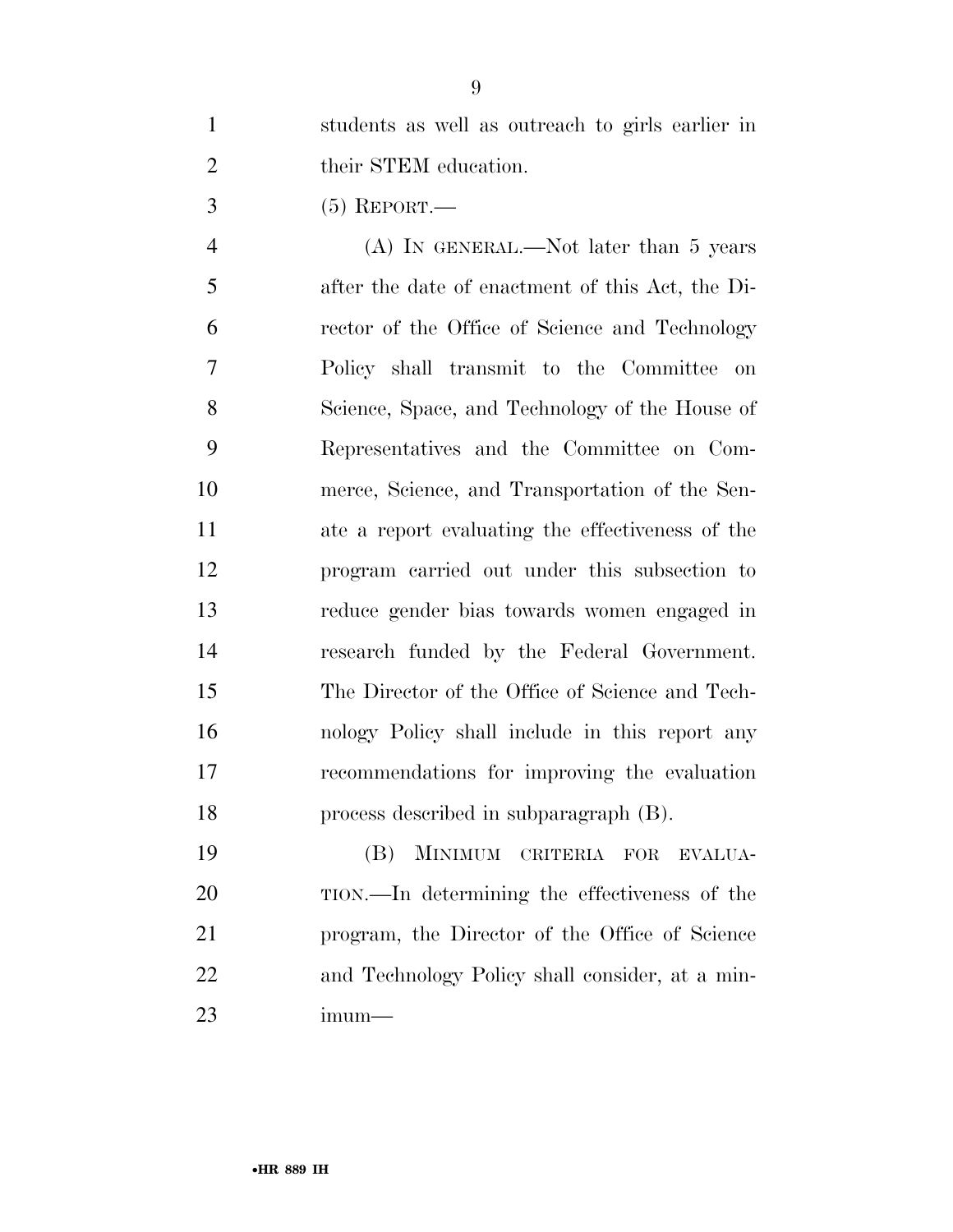| $\mathbf{1}$   | (i) the rates of participation by                |
|----------------|--------------------------------------------------|
| $\overline{2}$ | invitees in the workshops authorized under       |
| 3              | this subsection;                                 |
| $\overline{4}$ | (ii) the results of attitudinal surveys          |
| 5              | conducted on workshop participants before        |
| 6              | and after the workshops;                         |
| 7              | (iii) any relevant institutional policy          |
| 8              | or practice changes reported by partici-         |
| 9              | pants; and                                       |
| 10             | (iv) for individuals described in para-          |
| 11             | graph $(4)(A)$ (i) or (iii) who participated in  |
| 12             | at least 1 workshop 3 or more years prior        |
| 13             | to the due date for the report, trends in        |
| 14             | the data for the department represented by       |
| 15             | the chair or employee including faculty          |
| 16             | data related to gender as described in sec-      |
| 17             | tion 4.                                          |
| 18             | (C) INSTITUTIONAL ATTENDANCE<br>$\rm{AT}$        |
| 19             | WORKSHOPS.—As part of the report under sub-      |
| 20             | paragraph $(A)$ , the Director of the Office of  |
| 21             | Science and Technology Policy shall include a    |
| 22             | list of institutions of higher education science |
| 23             | and engineering departments whose representa-    |
| 24             | tives attended the workshops required under      |
| 25             | this subsection.                                 |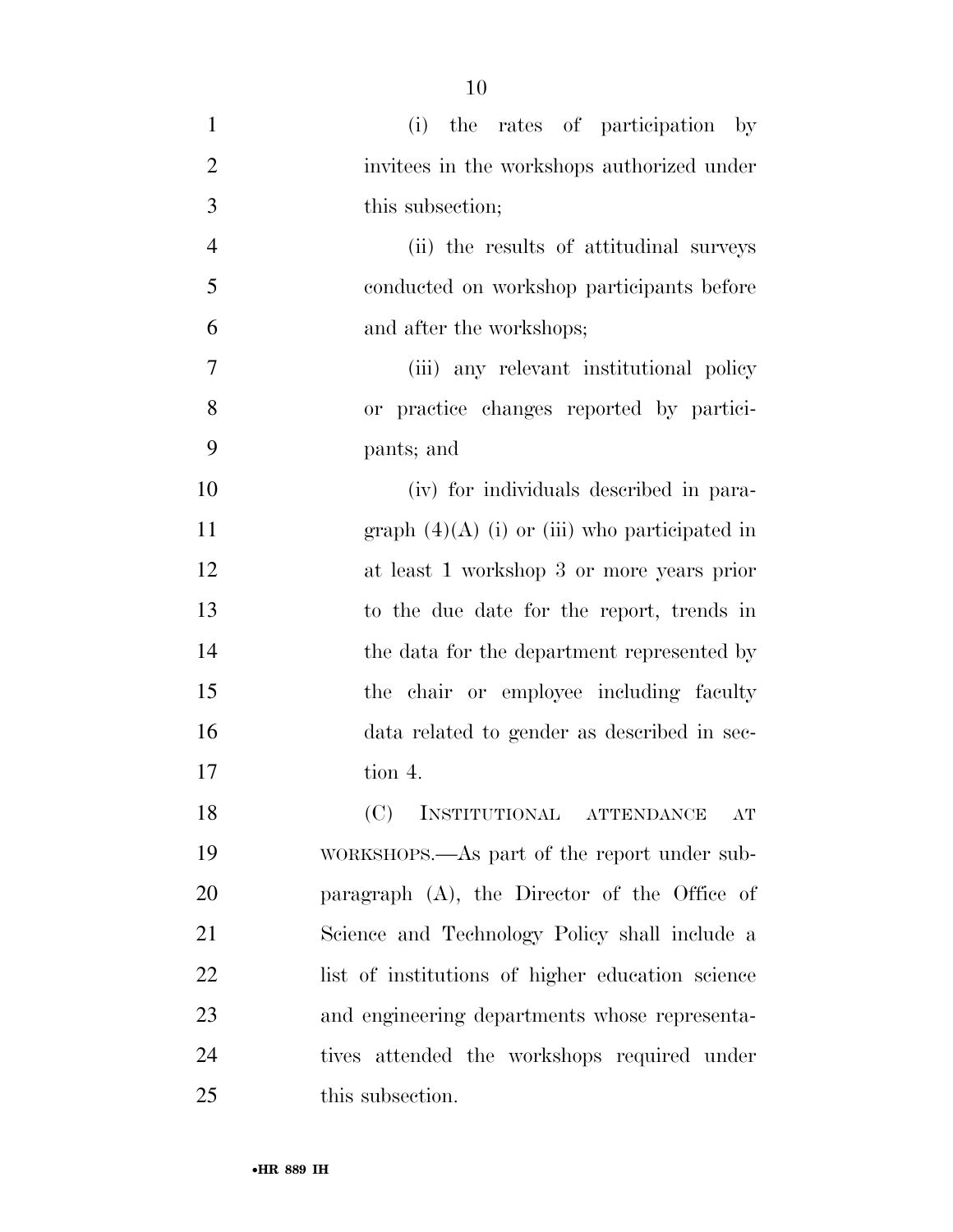| $\mathbf{1}$   | $(6)$ MINIMIZING COSTS.—To the extent prac-          |
|----------------|------------------------------------------------------|
| $\overline{2}$ | ticable, workshops shall be held in conjunction with |
| 3              | national or regional disciplinary meetings to mini-  |
| $\overline{4}$ | mize costs associated with participant travel.       |
| 5              | (c) EXTENDED RESEARCH GRANT SUPPORT AND IN-          |
| 6              | TERIM TECHNICAL SUPPORT FOR CAREGIVERS.-             |
| 7              | (1) POLICIES FOR CAREGIVERS.—Not later               |
| 8              | than 6 months after the date of enactment of this    |
| 9              | Act, the Director of the Office of Science and Tech- |
| 10             | nology Policy shall develop a uniform policy to—     |
| 11             | (A) extend the period of grant support for           |
| 12             | federally funded researchers<br>who<br>have          |
| 13             | caregiving responsibilities; and                     |
| 14             | (B) provide funding for interim technical            |
| 15             | staff support for federally funded researchers       |
| 16             | who take a leave of absence for caregiving re-       |
| 17             | sponsibilities.                                      |
| 18             | (2) REPORT.—Upon developing the policy re-           |
| 19             | quired under paragraph (1), the Director of the Of-  |
| <b>20</b>      | fice of Science and Technology Policy shall transmit |
| 21             | a copy of the policy to the Committee on Science,    |
| 22             | Space, and Technology of the House of Representa-    |
| 23             | tives and to the Committee on Commerce, Science,     |
| 24             | and Transportation of the Senate.                    |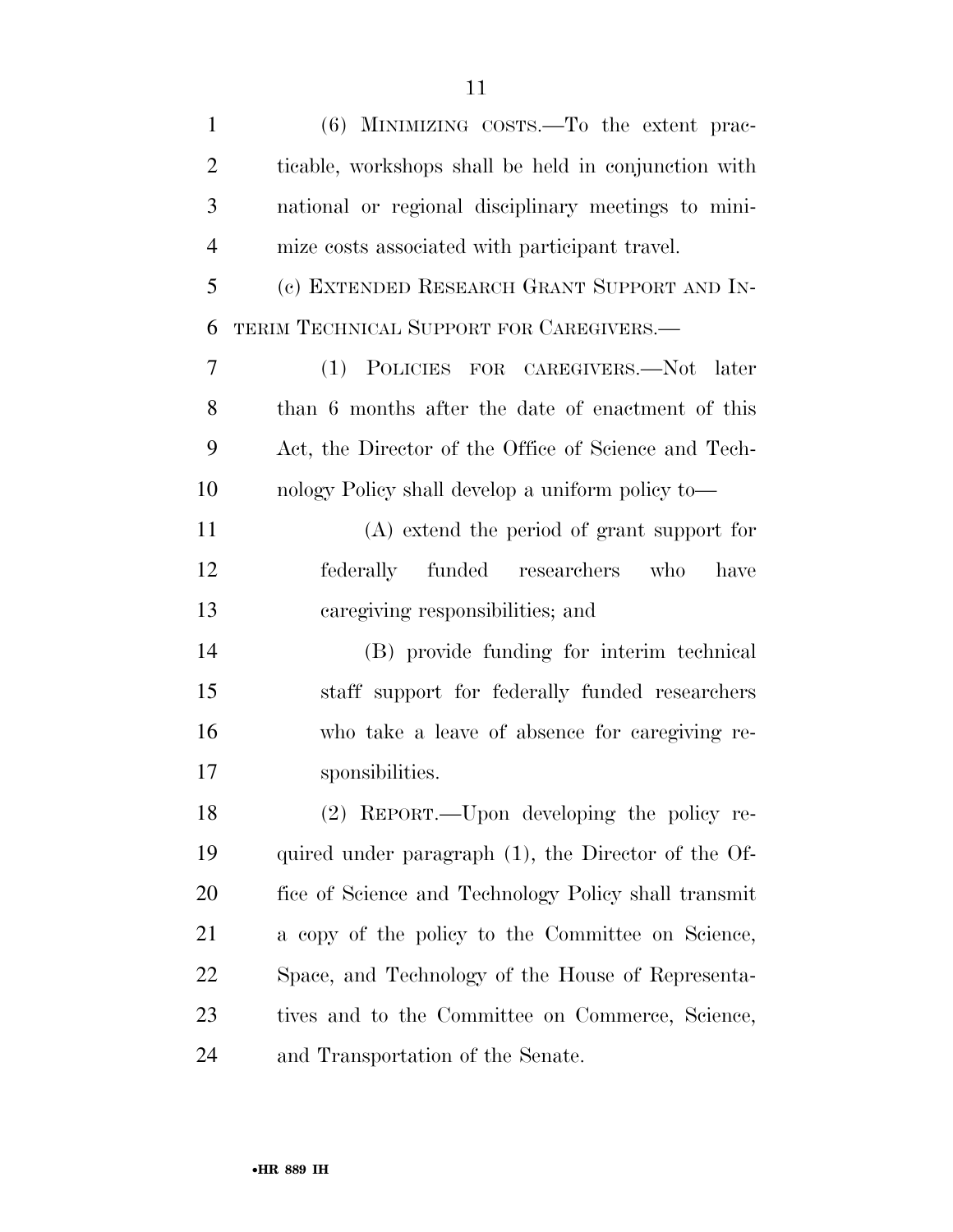(d) COLLECTION OF DATA ON FEDERAL RESEARCH GRANTS.—

| 3              | (1) IN GENERAL.—Each Federal science agency          |
|----------------|------------------------------------------------------|
| $\overline{4}$ | shall collect standardized annual composite informa- |
| 5              | tion on demographics, field, award type and budget   |
| 6              | request, review score, and funding outcome for all   |
| 7              | applications for research and development grants to  |
| 8              | institutions of higher education supported by that   |
| 9              | agency.                                              |
| 10             | $(2)$ REPORTING OF DATA.—                            |
| 11             | (A) The Director of the Office of Science            |
| 12             | and Technology Policy shall establish a policy       |
| 13             | to ensure uniformity and standardization of          |
| 14             | data collection required under paragraph (1).        |
| 15             | (B) Not later than 2 years after the date            |
| 16             | of enactment of this Act, and annually there-        |
| 17             | after, each Federal science agency shall submit      |
| 18             | data collected under paragraph (1) to the Na-        |
| 19             | tional Science Foundation.                           |
| 20             | (C) The National Science Foundation shall            |
| 21             | be responsible for storing and publishing all of     |
| 22             | the grant data submitted under subparagraph          |
| 23             | (B), disaggregated and cross-tabulated by race,      |
| 24             | ethnicity, and gender, in conjunction with the       |
| 25             | biennial report required under section 37 of the     |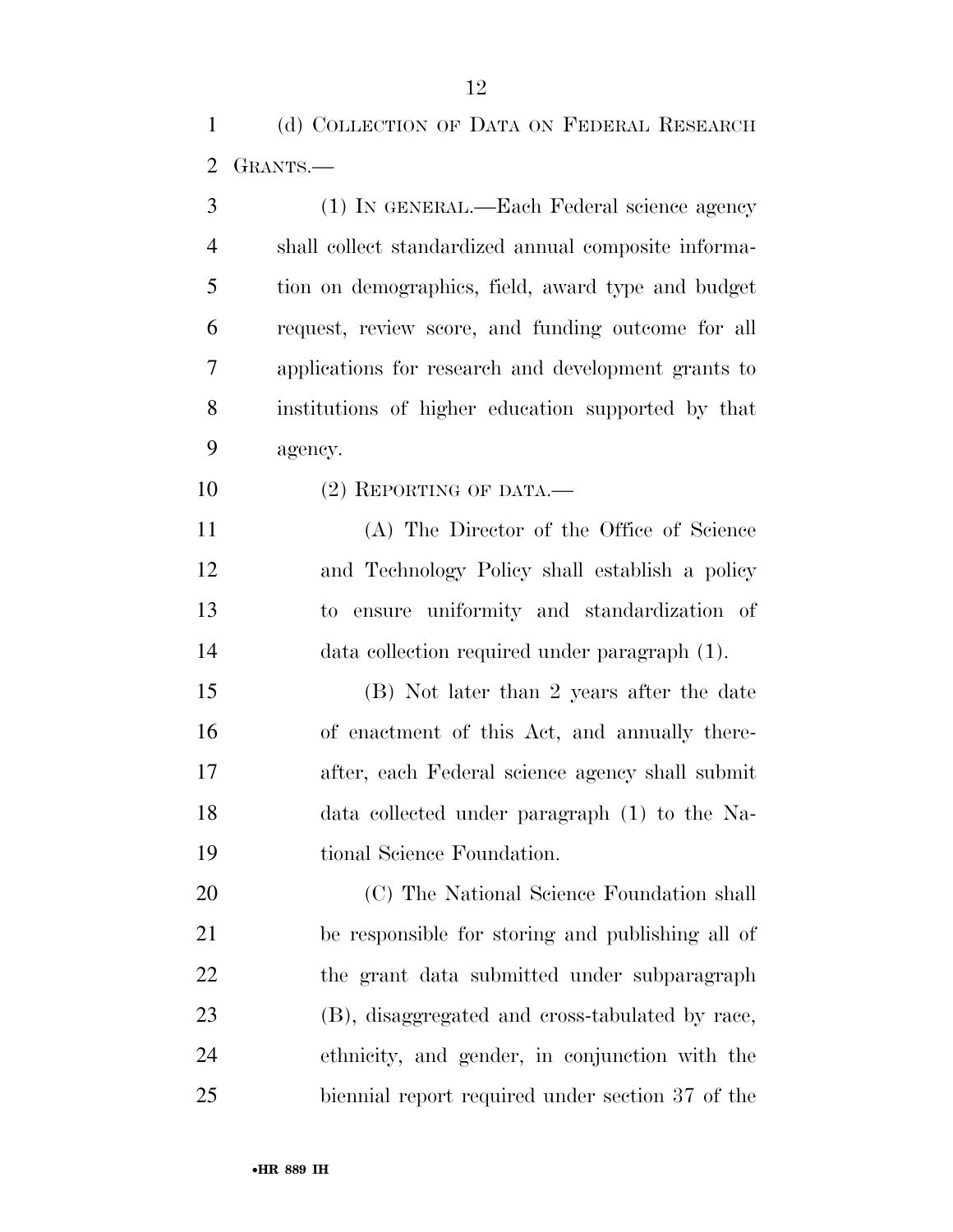Science and Engineering Equal Opportunities Act (42 U.S.C. 1885d).

 (e) PUBLICATION OF LIST OF INSTITUTIONAL PAR- TICIPATION IN WORKSHOPS TO ENHANCE GENDER EQ- UITY IN ACADEMIC SCIENCE AND ENGINEERING.—The Director of the Office of Science and Technology Policy, on the basis of data reported by the Federal science agen- cies, shall publish annually a list of institutions of higher education science and engineering departments rep- resented by individuals who attend the workshops de- scribed in this section. The list shall be publicly available through the Web site of the Office of Science and Tech- nology Policy. Any institution of higher education science and engineering department that is publicized on the list may publicize its receipt of such recognition on its Web site, in printed materials, or through other means.

# **SEC. 4. COLLECTION OF DATA ON DEMOGRAPHICS OF FAC-**

## **ULTY.**

 (a) COLLECTION OF DATA.—The Director of the Na- tional Science Foundation shall report, in conjunction with the biennial report required under section 37 of the Science and Engineering Equal Opportunities Act (42 U.S.C. 1885d), statistical summary data on the demo- graphics of STEM discipline faculty at institutions of higher education in the United States, disaggregated and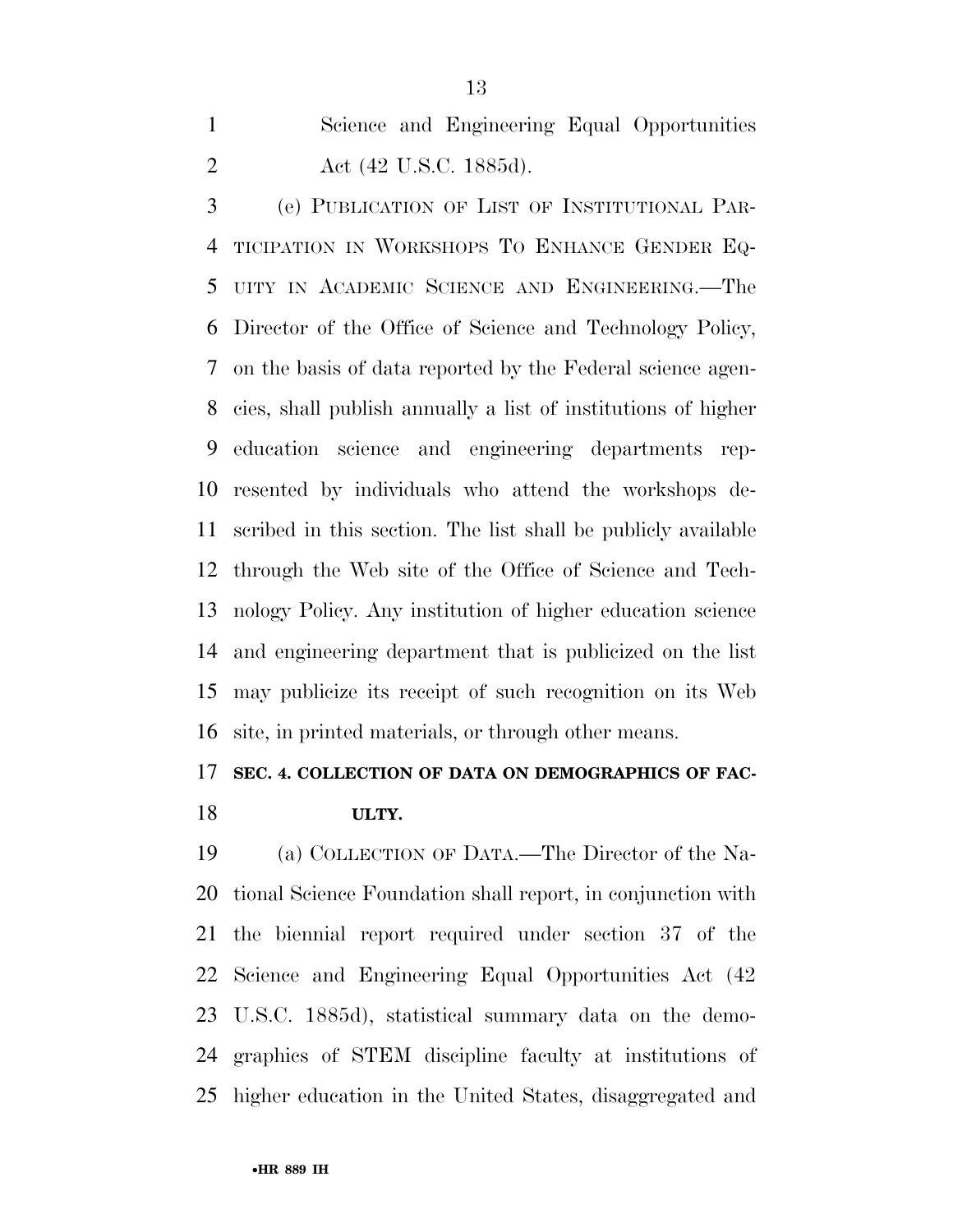| 1  | cross-tabulated by race, ethnicity, and gender. At a min- |
|----|-----------------------------------------------------------|
| 2  | imum, the Director shall consider—                        |
| 3  | (1) the number and percent of faculty by gen-             |
| 4  | der, race, and age;                                       |
| 5  | (2) the number and percent of faculty at each             |
| 6  | rank, by gender, race, and age;                           |
| 7  | (3) the number and percent of faculty who are             |
| 8  | in nontenure-track positions, including teaching and      |
| 9  | research, by gender, race, and age;                       |
| 10 | (4) the number of faculty who are reviewed for            |
| 11 | promotion, including tenure, and the percentage of        |
| 12 | that number who are promoted, by gender, race, and        |
| 13 | age;                                                      |
| 14 | (5) faculty years in rank by gender, race, and            |
| 15 | age;                                                      |
| 16 | (6) faculty attrition by gender, race, and age;           |
| 17 | (7) the number and percent of faculty hired by            |
| 18 | rank, gender, race, and age; and                          |
| 19 | (8) the number and percent of faculty in leader-          |
| 20 | ship positions, including endowed or named chairs,        |
| 21 | serving on promotion and tenure committees, by            |
| 22 | gender, race, and age.                                    |
| 23 | (b) RECOMMENDATIONS.—The Director of the Na-              |
| 24 | tional Science Foundation shall solicit input and rec-    |
| 25 | ommendations from relevant stakeholders, including rep-   |